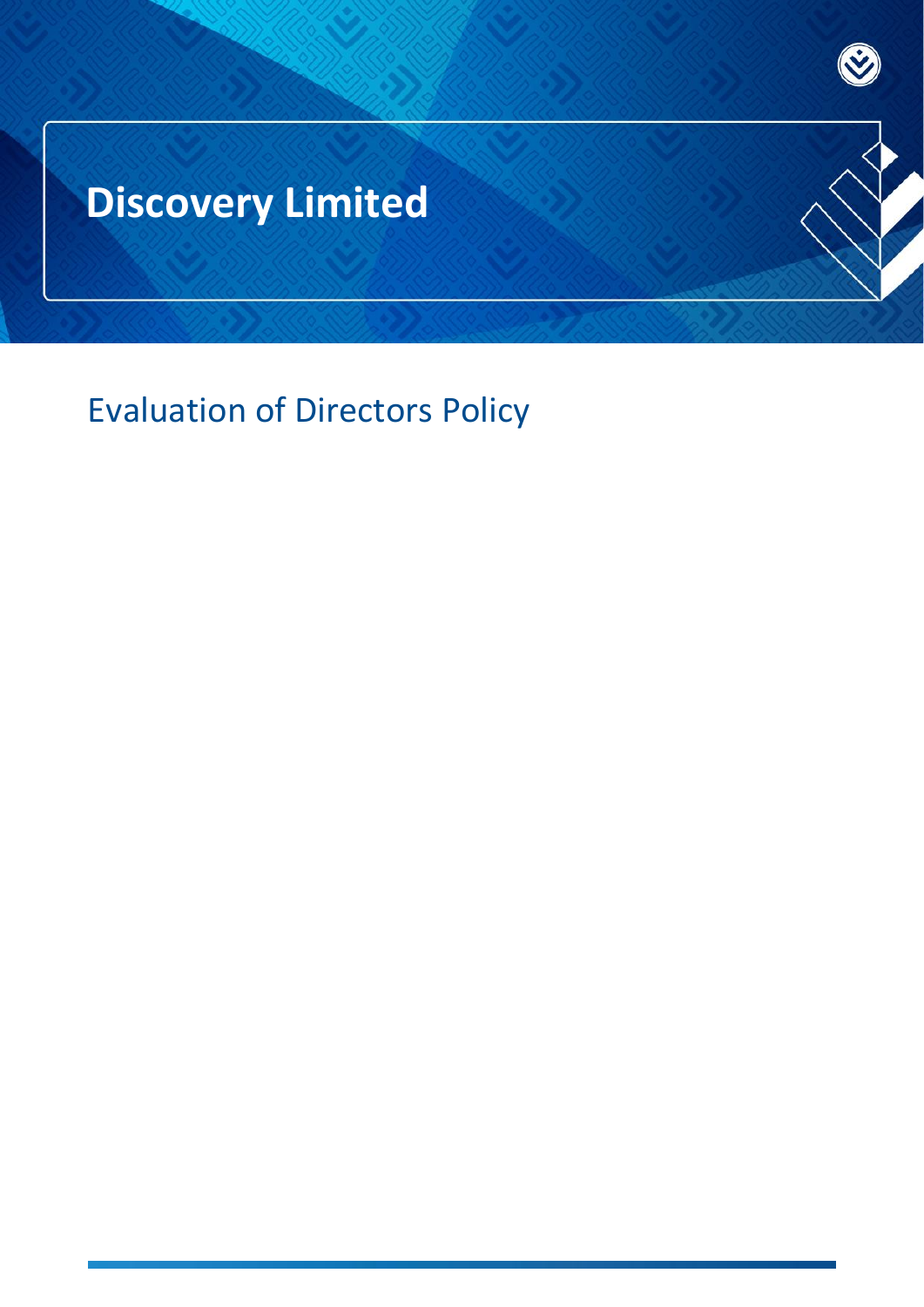

## Contents

| 1.1 |  |
|-----|--|
| 1.2 |  |
|     |  |
| 2.1 |  |
| 2.2 |  |
| 2.3 |  |
| 2.4 |  |
| 2.5 |  |
|     |  |

Discovery Ltd is the licensed controlling company of the designated Discovery Insurance Group. Registration number: 1999/007789/06. Companies in the Group are licensed insurers and<br>authorised financial services providers.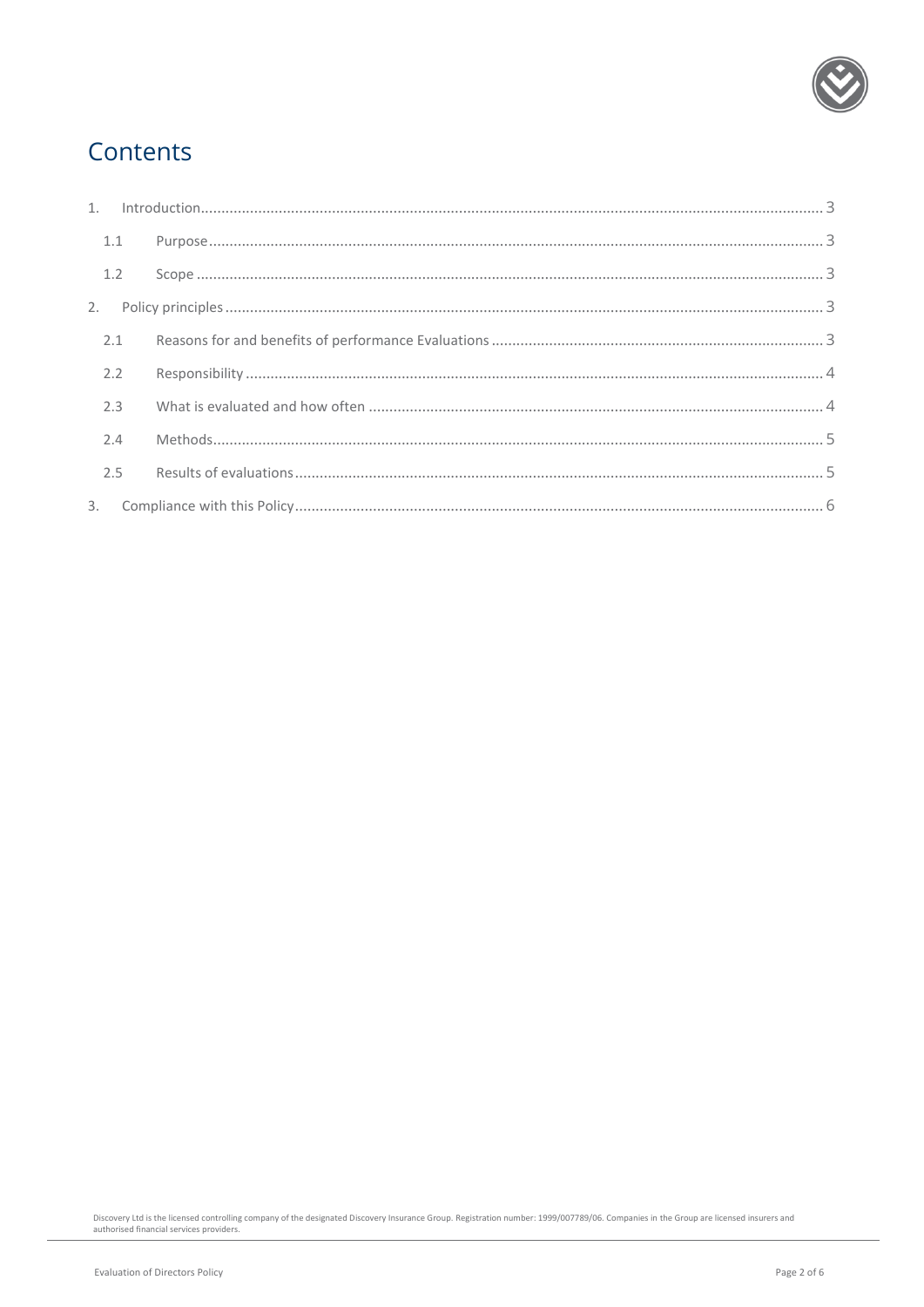# <span id="page-2-0"></span>1. Introduction



### <span id="page-2-1"></span>1.1 PURPOSE

The Board of Directors of Discovery Limited (Board) acknowledges the need for an Evaluation of Directors' Policy, as recommended by the Johannesburg Stock Exchange Debt Listings Requirements (JSE DLR).

All applicant issuers must have a policy on the evaluation of the performance of the Board of the applicant issuer and that of its committees, its Chairperson and its individual directors, pursuant to the provisions of the King IV Report on Corporate Governance for South Africa 2016 (King IV). The applicant issuer must confirm this by reporting to holders of debt securities in its annual financial statements that the Board of directors has executed this responsibility.

Performance evaluations produce insights into the effectiveness of the Board. There are a number of factors that the Board must consider in order to ensure that the process adds value and contributes to improve its performance. These factors include:

- All Board members should support the evaluation process. Board members need to give the evaluation process due regard and attention to ensure that it effective. This includes applying their minds to the evaluation questions and answering these honestly, complying with agreed timelines and making time for interviews (if held).
- The evaluation process should ensure anonymity of responses in order to illicit honest and frank input from members.
- The Company Secretary or nominee will take responsibility of the process to ensure it is carried out effectively.
- The Board meeting following an evaluation should provide sufficient time on the agenda for a presentation and discussion of the evaluation results. An action plan should be created to address the results.

#### <span id="page-2-2"></span>1.2 SCOPE

This policy is applicable to Discovery Limited and includes:

- The Board
- Board Committees
- Individual members of the Board of Directors, and
- The Company Secretary.

## <span id="page-2-3"></span>2. Policy principles

### <span id="page-2-4"></span>2.1 REASONS FOR AND BENEFITS OF PERFORMANCE EVALUATIONS

The Board is the custodian of corporate governance of Discovery Limited and its subsidiaries (the "Discovery Group"). There is a direct correlation between the performance of the Board and the performance of the Discovery Group. Board culture influences the organisational culture, and it is thus important to assess and develop the culture that is required at all levels.

The King IV Code, under Principle 9, provides that the Board should ensure that the evaluation of its own performance and that of its committees, its Chairperson and its individual members, support continued improvement in its performance and effectiveness.

Discovery Ltd is the licensed controlling company of the designated Discovery Insurance Group. Registration number: 1999/007789/06. Companies in the Group are licensed insurers and authorised financial services providers.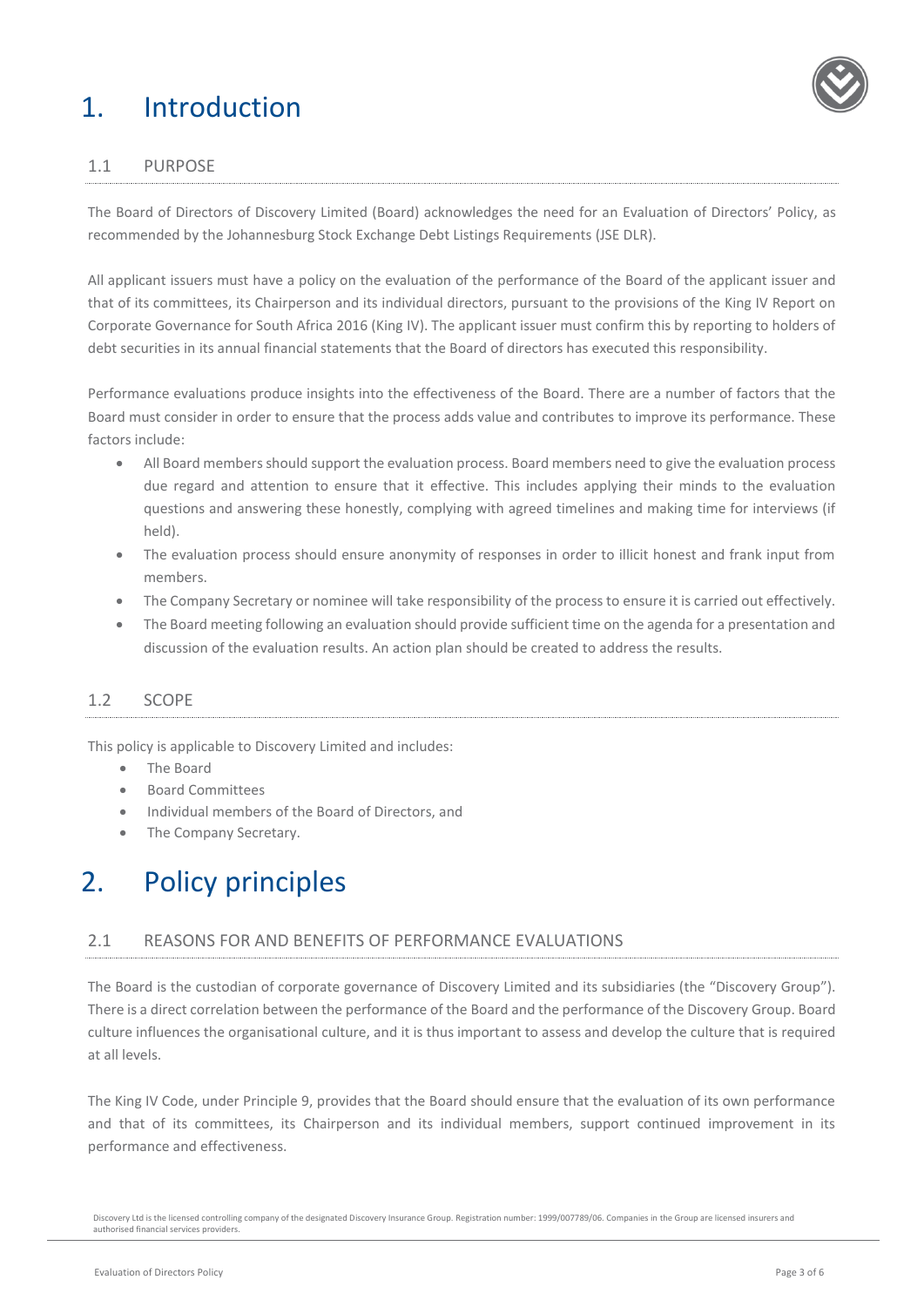Continuous performance assessments provide the Board with an opportunity to review and improve its performa A rigorous performance evaluation allows the Board to reflect on its roles and responsibilities, its culture and relationship with management.

Performance evaluations are a useful diagnostic tool which aims to help identify where the Board is performing well and which areas require development. Some of the benefits that arise from performing regular performance evaluations include:

- Identifying key development areas
- Identifying director development programmes to improve competency of Board members
- Improving Board composition through identifying skills needed on the Board
- Using the results to inform the nomination and election processes of new Board members
- Managing performance of Board members and the Company Secretary, and
- Identifying changes needed to company and Board governance documents/processes.

### <span id="page-3-0"></span>2.2 RESPONSIBILITY

The Chairperson, with the support of the Company Secretary, is responsible for leading the performance evaluation of the Board or relevant committee.

Where the Board does not have a lead independent member, the Board should appoint an independent non-executive member to lead the performance assessment of the Chairperson.

The Chairperson should relay the results of the evaluation to the members of the Board or relevant committee and afford the members an opportunity to discuss the results openly.

Where individual peer evaluations are conducted, the Chairperson should have one-on-one consultations with each member to review the results and manage any performance issues which have been identified. Individual peer evaluation results should be kept confidential and should be treated with appropriate sensitivity. These results should not be shared with the rest of the members of the Board or relevant committee in order to avoid causing a negative and/or disruptive impact on the morale of individual members and overall Board dynamics.

### <span id="page-3-1"></span>2.3 WHAT IS EVALUATED AND HOW OFTEN

The performance evaluation should examine the roles and responsibilities of the Board, the effectiveness of its committees, its relationship with key governance players and overall, assess the key areas which impact its effectiveness.

The assessment should not be conducted by way of a tick box approach, but should probe thought and application of mind to assess the performance for the previous period.

The Board assesses its overall performance and identifies its developmental areas. The committee evaluations allow the Board to evaluate the committee's contribution and effectiveness in fulfilling its mandate. Individual evaluations provide insights into the competency and engagement levels of each member of the Board. These also include specific evaluations of the Chairperson and Company Secretary. Individual peer evaluations should be used when determining whether to nominate a member for re-election

The Board will conduct a formal performance evaluation every year. An independent assessment will be conducted from time to time bearing in mind that best practice guidelines suggests that an independent assessment should be conducted every third year.

Discovery Ltd is the licensed controlling company of the designated Discovery Insurance Group. Registration number: 1999/007789/06. Companies in the Group are licensed insurers and authorised financial services providers.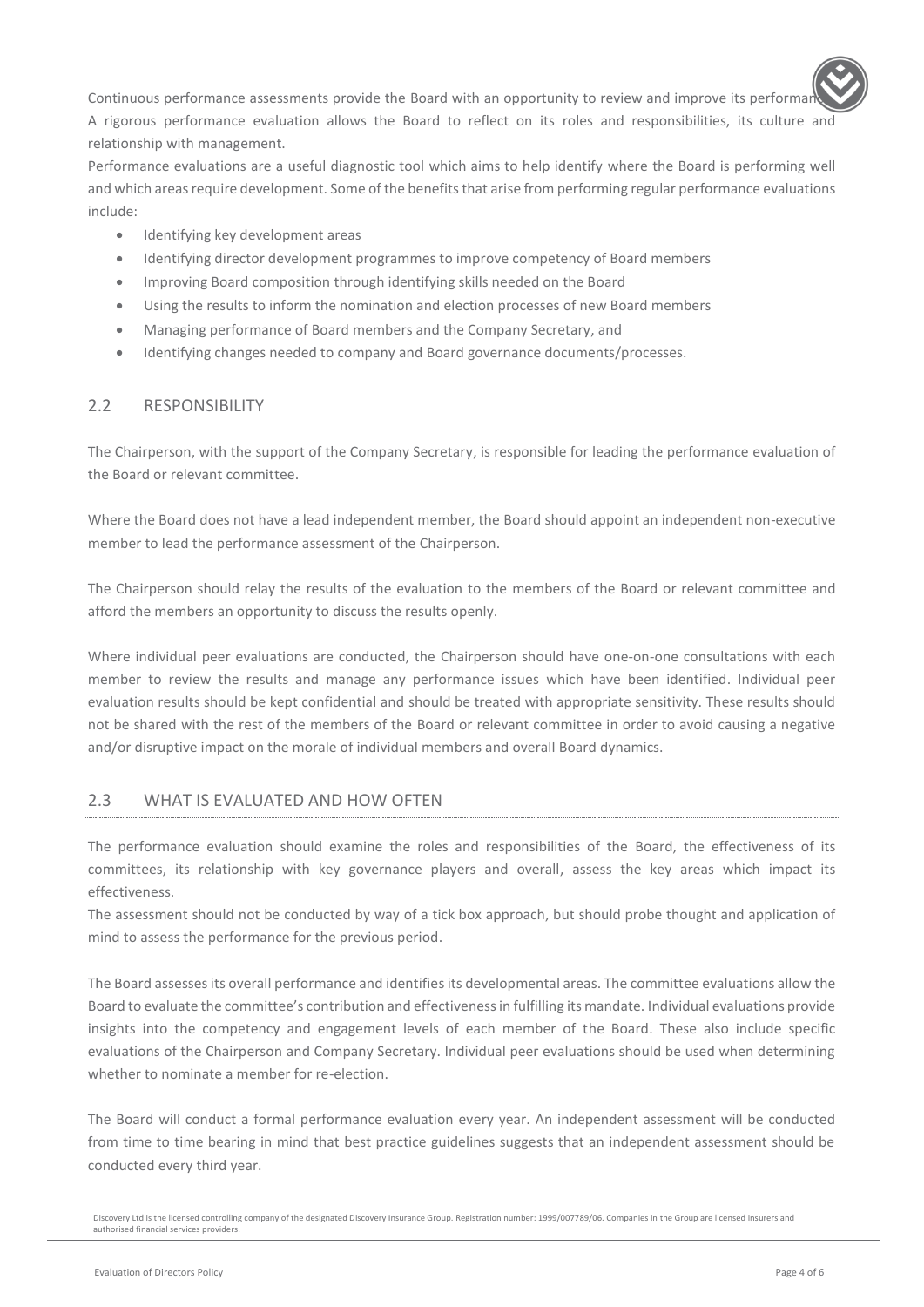

### <span id="page-4-0"></span>2.4 METHODS

#### **Quantitative and/or qualitative methods**

Quantitative methods aim to obtain specific, numerical and measurable data through surveys or questionnaires. The results are aggregated and reported back to the Board and committees.

Qualitative methods are utilised to reveal trends in thought and opinions of Board members and this can take the form of one-on-one interviews, observation of Board meetings and review of applicable documentation. King IV is not prescriptive on the format of performance evaluations and the decision ultimately depends on the needs of the organisation.

The decision on what method should be used must be based on Discovery Limited's size, nature and industry.

#### **Internal vs external facilitated evaluations**

Internally facilitated performance evaluations are conducted by the Chairperson, lead independent director or Company Secretary. Externally facilitated evaluations are conducted by an independent third party.

Irrespective of which method is elected, the facilitator should aim to illicit honest and frank inputs from the board members

Conducting an externally facilitated evaluation means that the process by which Board members' views and scores are obtained is independently facilitated. It is still a self-evaluation and thus the evaluation report provided is still a reflection of what the Board, as a whole, feels. An externally facilitated performance evaluation affords the process a level of objectivity and candour.

Whichever method is used the evaluation should not cause disruption or cause tension on the Board. Responses received should be private and confidential and results should be handled with requisite sensitivity as needed.

#### <span id="page-4-1"></span>2.5 RESULTS OF EVALUATIONS

Effective boards are committed to continuous development. It is crucial that the outcomes of performance evaluations and the identified action items are implemented and imbedded into the practices of the Board.

Communicating and understanding the results of the performance evaluation is a crucial part of the process.

- **Step 1:** Discuss the results of the evaluation with the entire Board and its committees (if previous evaluations were conducted, compare the results)
- **Step 2:** Create an action plan to address the outcomes of the evaluation. The action plan developed should adequately identify developmental areas, proposed interventions, and timelines and allocate resources to monitor the implementation of the action plan. Action plan items should be incorporated into the Board and its committee's annual work plans
- **Step 3:** Regularly assess progress against the action plan created
- **Step 4:** In the next evaluation, ensure to check or include a question to assess whether the previous concerns where adequately addressed.

Although conducting performance evaluations is instrumental in ensuring continuous development of the Board and its committees, performance evaluations can only add value when recommendations are implemented.

Discovery Ltd is the licensed controlling company of the designated Discovery Insurance Group. Registration number: 1999/007789/06. Companies in the Group are licensed insurers and authorised financial services providers.